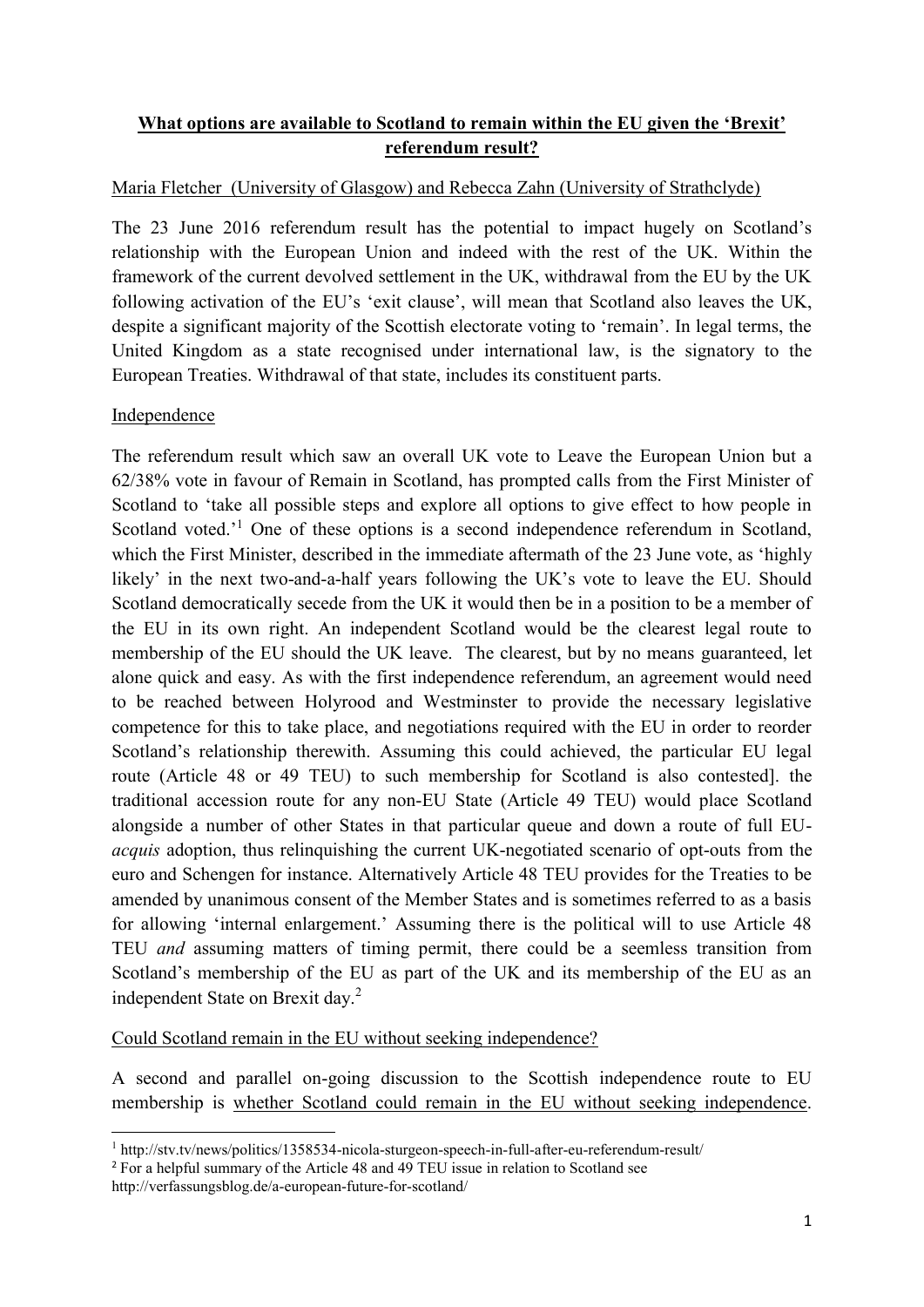Could England and Wales effectively withdraw their membership of the EU and the UK's membership somehow be retained through a relationship with Scotland (and Northern Ireland)? Certainly, this would require a high level of political will and legal creativity at both the UK and the EU level. It is instructive to study and learn from existing examples of the EU's considerable flexibility - where it has accommodated differential territorial application of EU law within a Member State<sup>3</sup> – but there is no 'off the peg' arrangement which would allow Scotland to both remain in the EU while also remaining part of the UK. A number of precedents have been cited where different parts of a Member State have different relationships with the EU. Examples include Greenland, the Channel Islands and the Isle of Man, and Cyprus. Indeed, territorial differentiation – where different parts of EU law apply to different parts of a Member State - is not uncommon.<sup>4</sup> However, they differ from the Scottish example in that in all of these cases the metropolitan State participates fully in the EU. In addition, the only historical example where part of a territory of a Member State has left the EU while the rest of a Member State has remained an EU member can be found in Denmark/Greenland. In 1985 Greenland, constitutionally a part of Denmark, chose to leave the EU and became the only country ever to do so. So in essence, part of Denmark is outside the EU and part of it remains in the  $EU$ <sup>5</sup>. This has led some commentators to consider whether a 'Reverse Greenland' model could be used to allow Scotland (and Northern Ireland) to remain within the EU without seceding from the UK. $<sup>6</sup>$  In theory, this may be legally</sup> possible with the requisite consent of the UK and EU parties<sup>7</sup>, but the UK situation is materially different from the Danish situation and the legal and political obstacles to such a solution are considerable.

Greenland represents 1% of the overall population of Denmark and is geographically isolated from it and Europe. Greenland is for almost all internal affairs a self-governing country, with Danish responsibility limited essentially to foreign affairs, monetary policy, citizenship and defence. A tiny, distant and highly autonomous part of Denmark therefore sought to leave the EU. In the case of Scotland a small (8%), geographically attached and (relatively) less autonomous part of the UK would seek to remain in the EU while the bulk of the UK would

**<sup>.</sup>** <sup>3</sup> We need not look any further than our shores to know that different state configurations are possible and that the EU does and can accommodate differential participation (eg. Gibraltar). In fact the UK is one of six Member States with territories holding certain special statuses in EU law. Overseas countries and territories (OCTs) are a distinct grouping in the EU and have their own agreements (for which provision is made in Articles 198-204 of the Treaty on the Functioning of the European Union (TFEU)) which regulate their relationships with the EU. <sup>4</sup> See more broadly D Kochenov (ed), *On Bits of Europe Everywhere. Overseas Possessions of the EU Member States in the Legal-Political Context of European Law* (The Hague, Kluwer Law International, 2011). For an overview of the usefulness of this concept in the Scottish case see N. Skoutaris, *From Britain and Ireland to Cyprus: Accommodating 'Divided Islands' in the EU Political and Legal Order, EUI Working Paper AEL 2016/02*

<sup>5</sup> Th[e Greenland Treaty](http://eu.nanoq.gl/Emner/EuGl/~/media/419EF30F356645048639049D197273D3.ashx) introduced a clause into the EEC and Euratom Treaties stating that 'this Treaty shall not apply to Greenland' and added Greenland as one of the overseas territories of the Member States, in what is now Annex II to the Treaties.

<sup>6</sup> See for instance<http://blogs.lse.ac.uk/europpblog/2016/07/07/reverse-greenland-arrangement/> and T Lock, 'A European Future for Scotland?', available at verfassungsblog.de/a-european-future-for-scotland/; https://www.opendemocracy.net/uk/adam-ramsay/reverse-greenland-letting-scotland-stay

 $\frac{7}{10}$  For the argument that the 'withdrawal' of (for instance) England and Wales from the EU might be legally attainable by changing the provision on the territorial application of the EU Treaties rather than activating Article 50 TEU see https://ukconstitutionallaw.org/2016/06/30/leonard-besselink-beyond-notification-how-toleave-the-european-union-without-using-article-50-teu/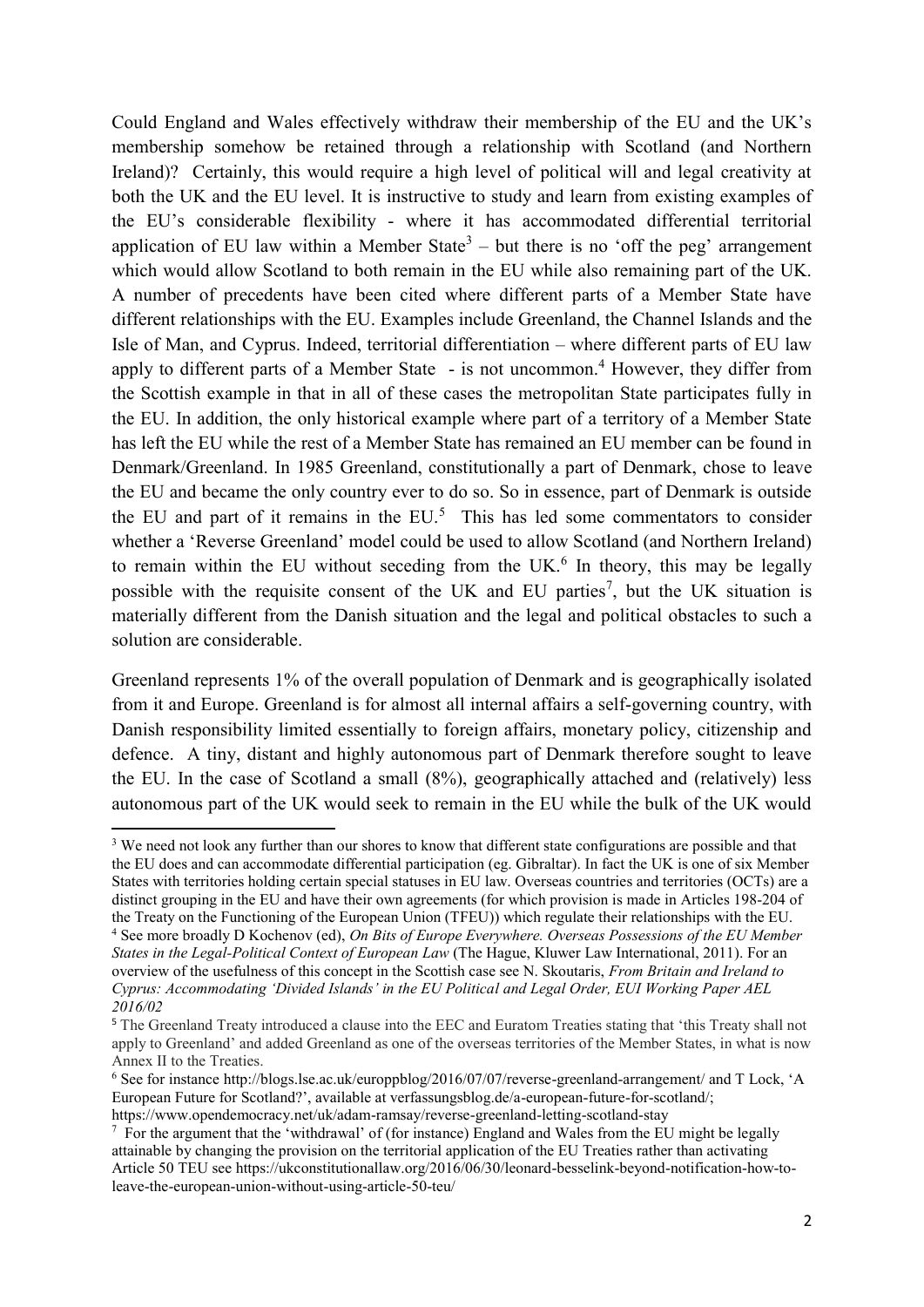be outside of it. Moreover, some of the many practical problems created by such a scenario include the required adjustment to the current division of competences between Holyrood and Westminster (at least) to enable Scotland to engage in external relations and those associated with the creation of an internal border within the UK for goods and persons.<sup>8</sup>

The example of Cyprus's relationship with the EU may be instructive in this regard. As Skoutaris points out, 'Cyprus is the only Member State where the *acquis* does not apply to a significant part of its territory and there is a territorial border between the part where it applies and where it does not.'<sup>9</sup> The application of the EU's acquis is suspended in the northern part of Cyprus, which is effectively controlled by Turkey (Protocol No 10 of the Treaty of Accession 2003). As long as that suspension is not withdrawn Article 2 of the Protocol allows the Council to define the terms under which the provisions of EU law apply to the 'Green Line' i.e. the de facto 'territorial border'. The so called Green Line Regulation<sup>10</sup> regulates the free crossing of people and goods between an area of a Member State where the free movement acquis applies and is within the customs union and one where the free movement acquis does not apply and is outside the customs union.<sup>11</sup> Should a similar approach be adopted in the UK context – to enable the application of EU law to be suspended in England and Wales and only continue to apply to Scotland and Northern Ireland, similar difficult practical issues relating to the creation of an internal border for goods and persons would need to be face and resolved. hard customs border and border checks within the territory of the UK. Beyond this, significant constitutional amendment to the devolution arrangement would have to take place in order for both regions to take part effectively in the political and constitutional life of the EU. And last, but by no means least, the UK Government would need to consent to not formally withdrawing from the EU – and that particular ship appears to have sailed.<sup>12</sup>

A final option may be to consider to what extent Scotland could continue to benefit from EU laws in the event of the UK's (and therefore Scotland's) withdrawal from the EU.

How could Scotland continue to benefit from EU laws in the event of the UK's withdrawal from the EU?

The extent to which Scotland could continue to benefit from EU laws in the event of the UK's withdrawal from the EU depends on the future relationship between the EU and the UK. Potential options include (continued) membership of the European Economic Area (EEA) and/or the European Free Trade Association (EFTA); a series of bilateral deals with

**.** 

<sup>8</sup> cite Aileen McHarg's list of queries (in earlier Ed Law Review piece)

<sup>9</sup> N. Skoutaris, *From Britain and Ireland to Cyprus: Accommodating 'Divided Islands' in the EU Political and Legal Order, EUI Working Paper AEL 2016/02,* p. 9.

<sup>&</sup>lt;sup>10</sup> Council Regulation (EC) No 866/2004 of 29 April 2004. N Skoutaris, 'The application of the acquis communautaire in the areas not under the effective control of the Republic of Cyprus: The Green Line Regulation', 45 Common Market Law Review (2008) 727.

<sup>11</sup> N.Skoutaris, *ibid.* n. 8

<sup>&</sup>lt;sup>12</sup> 'Brexit: Article 50 will be triggered by end of March 2017, Theresa May' see

http://www.independent.co.uk/news/uk/politics/article-50-theresa-may-march-2017-brexit-a7341236.html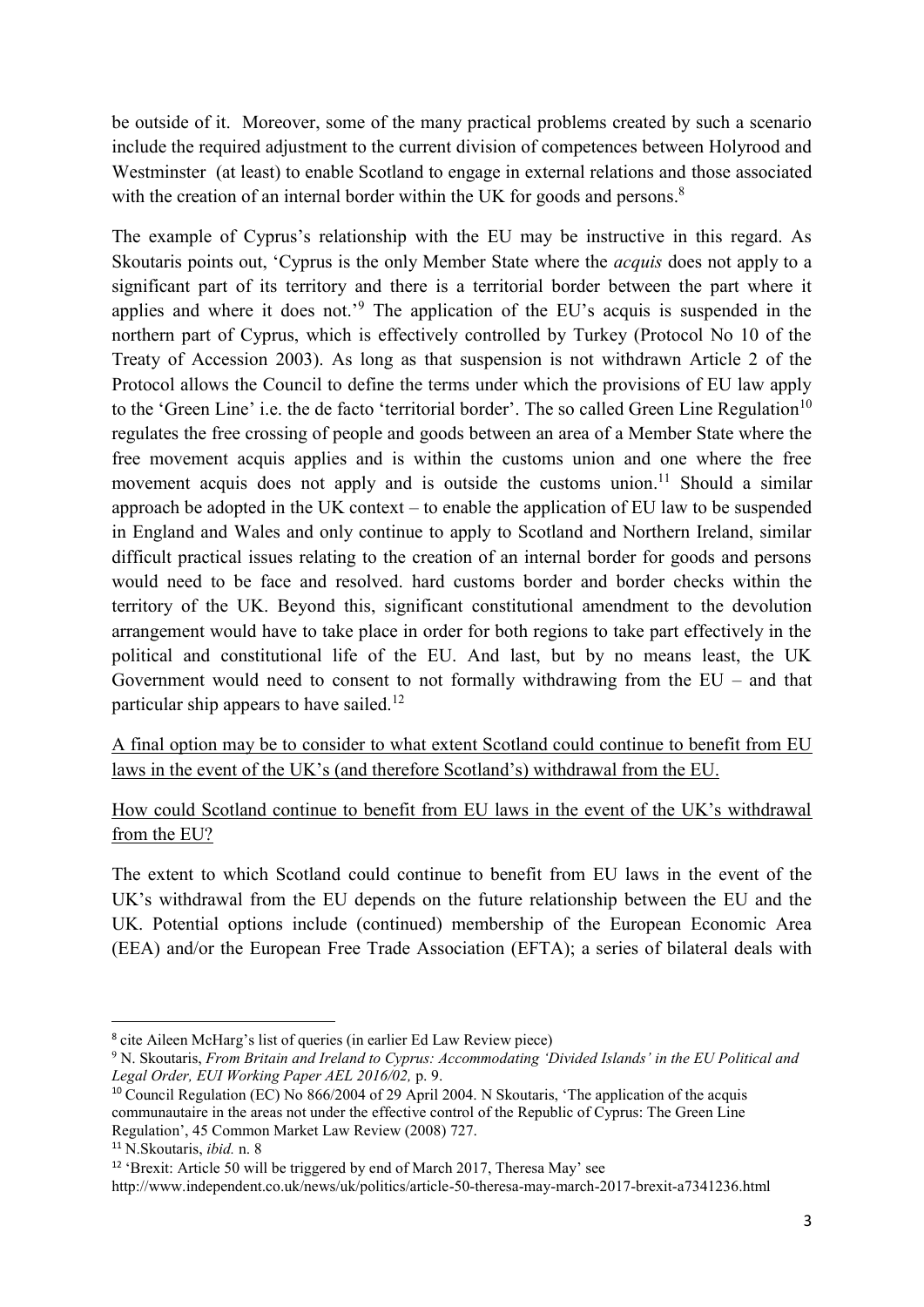the EU; or a 'hard' Brexit whereby the UK's relationship with the EU is governed by the World Trade Organisation's rules. 13

In any case, a transition period after the UK exits the EU is likely during which the UK's rights and obligations as an EU Member State are phased out.<sup>14</sup> EU law may therefore continue to apply to pending disputes which began before UK withdrawal from the EU. In addition, UK common law may, in some areas such as employment law, lead to the continuing application of some standards of EU law. In the area of employment law, judges have shown themselves as remarkably adept at recognising not only economic and social conditions but also legal constructs which are prejudicial to workers, and have expanded the common law when necessary. Judges may well therefore find ways to uphold those rights derived from EU law which have become part of UK law following Brexit.<sup>15</sup>

The outcome of the negotiations over Brexit is, for obvious reasons, difficult to predict. Should the UK negotiate (continued) membership of the EEA then access to the single market is secured and most current and future EU laws on free movement of goods, services, people and capital would continue to apply to the UK and, therefore by extension, to Scotland. Certain safeguard clauses in the EEA agreement might be sufficient to satisfy a desire for control over immigration<sup>16</sup> and significant policy matters such as agriculture, fisheries, tax and non-EU trade are not within the scope of the EEA, possibly making it a more attractive option (even if on an interim basis) for the UK and Scotland. Finally, the case law of the EFTA Court and relevant case law of the Court of Justice of the European Union would apply.

The UK could also negotiate a series of bilateral agreements governing its future relations with the EU, akin to the EU-Switzerland relationship. Switzerland has signed over one hundred bilateral treaties with the EU enabling it to participate in different EU policies or programmes.<sup>17</sup> In addition, Switzerland is a member of EFTA which provides for free trade with the EU in all non-agricultural goods. In those areas covered by bilateral treaties, Switzerland has committed to observing significant amounts of EU law.<sup>18</sup> As a result, the EU

<sup>1</sup> <sup>13</sup> For a more detailed overview see Chalmers, Davies and Monti 'The Authority of EU Law beyond the Union'. <sup>14</sup> Chalmers and Menon advocate for a speedy exit followed by a lengthy transition phase during which the terms of the future relationship are negotiated. They anticipate a closer relationship for Scotland (and possibly Northern Ireland) with the EU than other parts of the UK, which might involve Scotland keeping EU law in place in return for informal participation in the Committee of Permanent Representatives (COREPER), the body of civil servants which prepare Council of Ministers meeting. See http://openeurope.org.uk/intelligence/britainand-the-eu/3-step-brexit-solution/

<sup>15</sup> <http://blog.oup.com/2016/06/filling-void-brexit-employment-law/>

<sup>&</sup>lt;sup>16</sup> See for a comprehensive and positive account of the EEA option - [http://www.adamsmith.org/evolution-not](http://www.adamsmith.org/evolution-not-revolution)[revolution.](http://www.adamsmith.org/evolution-not-revolution) However, the safeguard clause can only be invoked according to strict criteria (If serious economic, societal or environmental difficulties of a sectorial or regional nature liable to persist are arising) and EU States could retaliate by imposing limits on the free movement of goods or services. For more information see: [http://eulawanalysis.blogspot.co.uk/2016/06/what-next-after-uk-vote-to-leave-eu.html.](http://eulawanalysis.blogspot.co.uk/2016/06/what-next-after-uk-vote-to-leave-eu.html)

<sup>&</sup>lt;sup>17</sup> See further S. Lavenex, 'Switzerland's Flexible Integration in the EU: A Conceptual Framework' (2009) 15 *Swiss Political Science Review* 547.

<sup>&</sup>lt;sup>18</sup> See further R. Schwok, 'Switzerland's Approximation of its Legislation to the EU Acquis: Specificities, Lessons and Paradoxes' (2007) 9 *European Journal of Law Reform* 447. Swiss authorities have also adopted the policy of autonomous adoption ('autonomer Nachvollzug') of EU laws which means that EU laws have a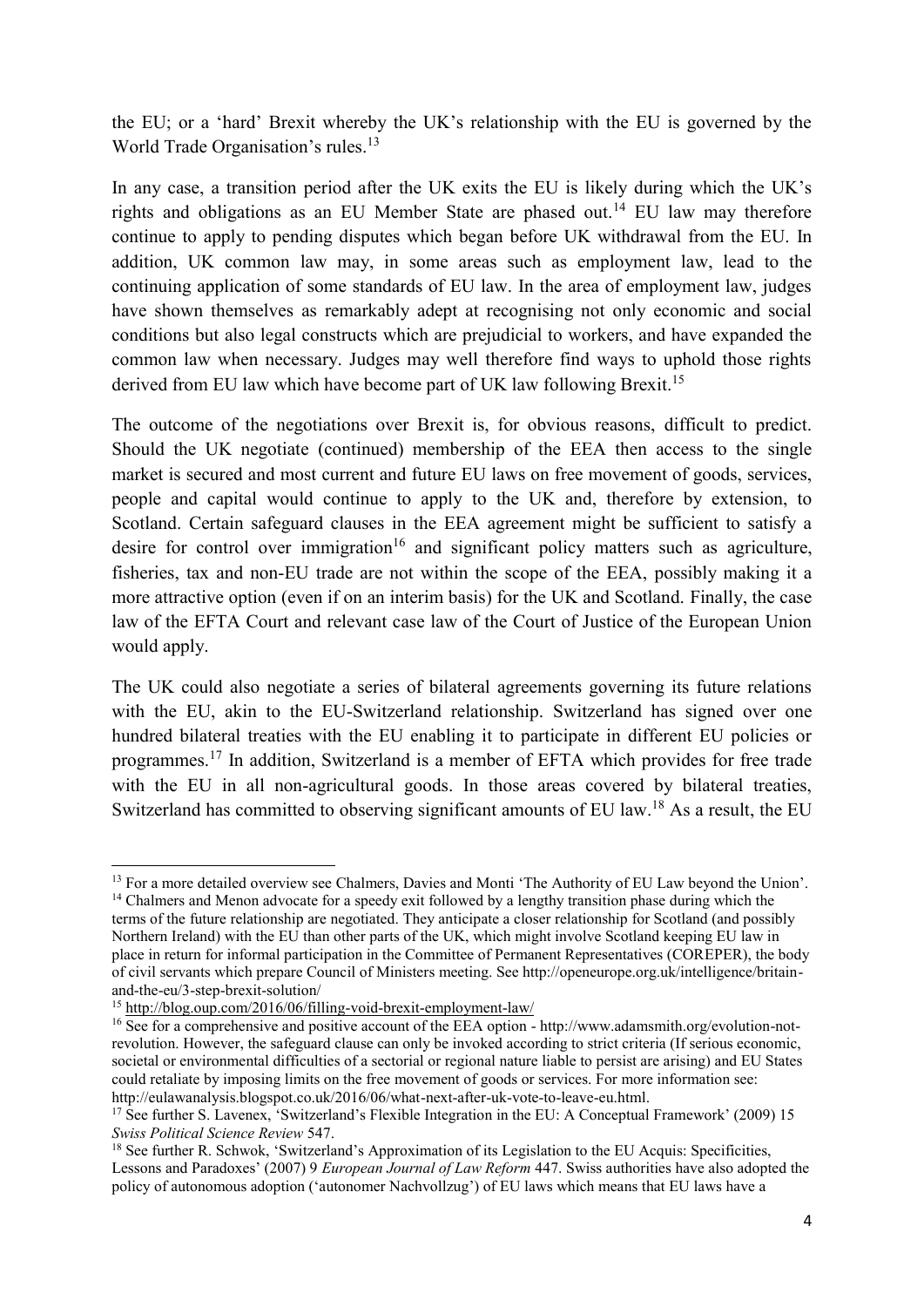has closer ties with Switzerland than with any other non-EEA country. However, this relationship is not unproblematic<sup>19</sup>, particularly in the wake of a Swiss referendum in February 2014 which voted, in breach of Swiss obligations on Schengen, to impose quotas on the number of EU citizens who could reside in Switzerland. <sup>20</sup> The EU has responded by stating its intention to withdraw from any negotiations on the internal market if the principles of non-discrimination, freedom of establishment and right to reside are not respected.

At the time of writing, it is unclear what is the desired future relationship between the UK and the EU. The British Prime Minister has however announced that the Government plans to trigger the Article 50 withdrawal process by the end of March 2017 and that the next Queen's Speech will include a "Great Repeal Bill" whose primary objective will be to repeal the European Communities Act 1972 (ECA) - which is the statute giving domestic effect to EU law in the UK - on Brexit day.<sup>21</sup> As dramatic as the latter may sound, it is legally uncontroversial: if the UK leaves the EU, then it no longer needs to give effect to EU law. But disentanglement of EU law from the devolved nations would also require amendment of the relevant parts of the devolved legislation and, given the different voting patterns and political and constitutional dynamics in Scotland and Northern Ireland, this may be far more controversial. <sup>22</sup> As to the massive amount of EU-inspired law in the UK, the UK government is likely to embark on a lengthy review exercise, with a view to deciding whether to repeal, adjust or preserve existing EU-derived laws and whether to follow EU regulation in the future.<sup>23</sup> A UK government would be free to apply- in the sense of mirroring in UK law and practice - any future EU laws where it agrees on its content.<sup>24</sup> In those areas that are devolved to Scotland under the Scotland Act, the same rationale applies to the Scottish Government and, in fact, in areas such as agriculture, fisheries, environment policy, criminal justice and higher education EU competences to legislate will revert to the Scottish Parliament and not to Westminster. In these areas, the Scottish Government would be free to retain already incorporated EU law and mirror it in future legislation. Although the majority of legal opinion suggests that Scotland cannot do anything legally to prevent Brexit as such<sup>25</sup>, it could be that the refusal of legislative consent to the unpicking of EU law (through the varying of competence of the devolved institutions and legislation in devolved policy areas)

**.** 

substantial effect on Swiss law. See further S. Jenni, 'Direkte und indirekte Europäisierung der schweizerischen Bundesgesetzgebung' (2013) 2 *Leges* 489.

<sup>19</sup> See House of Commons Foreign Affairs Committee, *The Future of the European Union: UK Government Policy* (SO, London, 1<sup>st</sup> Report 2013-14), para 159.

<sup>20</sup> European Commission, *EU-Swiss Relations*, Press Release of 10 February 2014.

<sup>21</sup> <https://publiclawforeveryone.com/2016/10/02/theresa-mays-great-repeal-bill-some-preliminary-thoughts/> 22[https://constitution-unit.com/2016/06/13/removing-references-to-eu-law-from-the-devolution-legislation](https://constitution-unit.com/2016/06/13/removing-references-to-eu-law-from-the-devolution-legislation-would-invoke-the-sewel-convention/)[would-invoke-the-sewel-convention/](https://constitution-unit.com/2016/06/13/removing-references-to-eu-law-from-the-devolution-legislation-would-invoke-the-sewel-convention/)

<sup>&</sup>lt;sup>23</sup> However, academics have also explored the (large) extent to which EU law permeates US laws. See further A. Bradford, 'The Brussels Effect' (2012) 107 *Northwestern University Law Review* 1 and J. Scott, 'From Brussels with Love: The Transatlantic Travels of European Law and the Chemistry of Regulatory Attraction' (2009) 57 *American Journal of Comparative Law* 897.

<sup>24</sup> See A. Lazowski, 'Withdrawal from the European Union and Alternatives to Membership' (2012) 37 *EL Rev.*  523 and House of Commons, 'Leaving the EU', Research Paper 13/42, SO, London, 2013.

<sup>25</sup> https://publiclawforeveryone.com/2016/06/26/brexit-can-scotland-block-brexit/